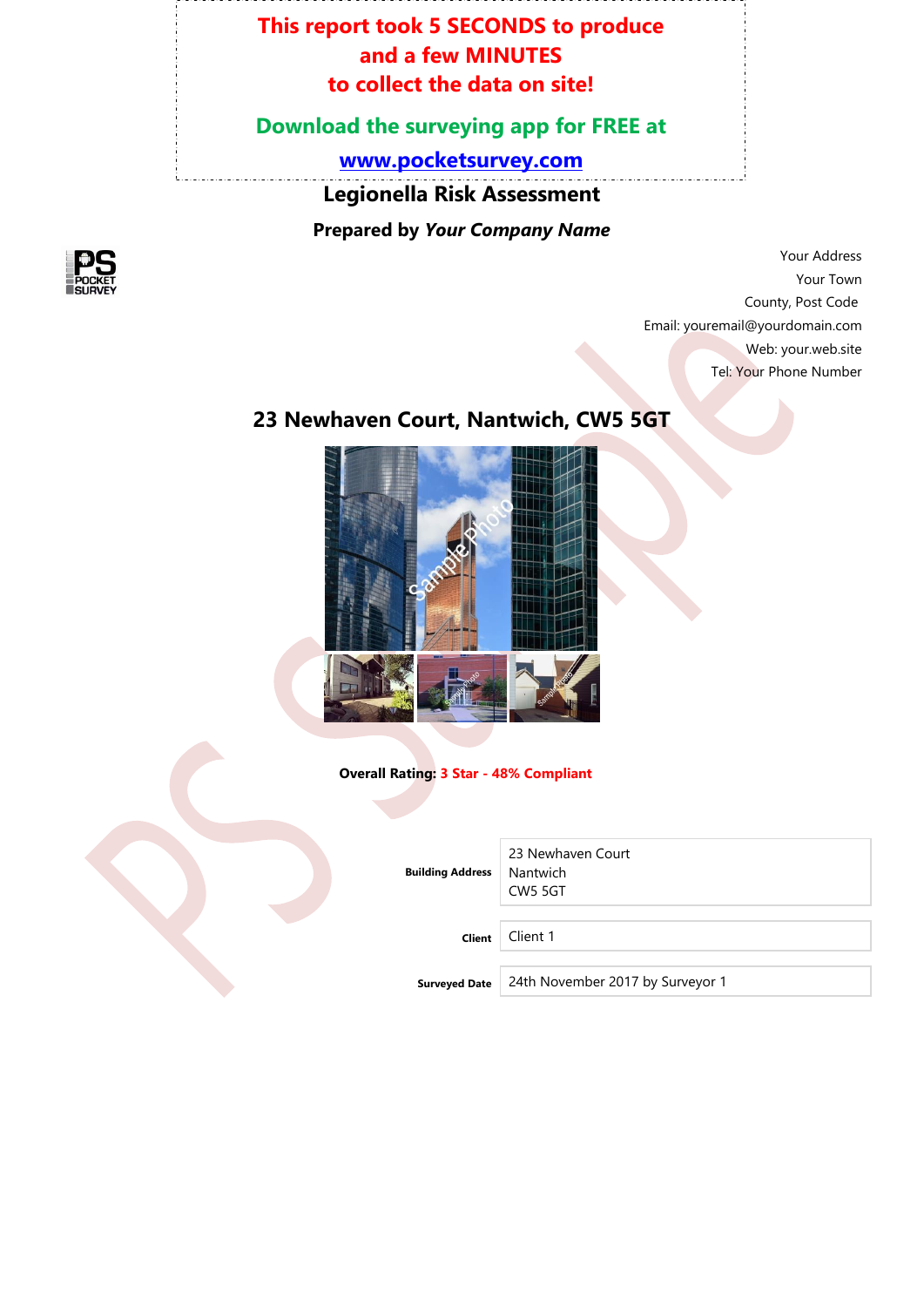## **Contents**

| 1                                  | <b>INTRODUCTION</b>                    | $\overline{\mathbf{3}}$ |
|------------------------------------|----------------------------------------|-------------------------|
| $\overline{2}$                     | <b>ASSESSMENT OVERVIEW</b>             | $\overline{\mathbf{4}}$ |
| $\overline{\mathbf{3}}$            | <b>RECOMMENDED ACTIONS</b>             | 5                       |
| 4                                  | <b>COMMERCIAL ITEMS</b>                | 6                       |
|                                    | <b>EYE WASH SPRAYS</b>                 | 6 <sup>1</sup>          |
|                                    | <b>SPRINKLERS</b>                      | $6\phantom{1}$          |
| 5                                  | <b>GENERAL ITEMS</b>                   | $\overline{7}$          |
|                                    | <b>COLD WATER STORAGE</b>              | $\overline{7}$          |
|                                    | <b>HOT WATER STORAGE</b>               | $\overline{7}$          |
| 6                                  | <b>EXCLUDED AREAS</b>                  | 8                       |
| $\overline{7}$                     | <b>SCOPE OF WORKS &amp; EXCLUSIONS</b> | 9                       |
| 8                                  | <b>DECLARATION</b>                     | 10                      |
|                                    | <b>APPENDIX: SCHEMATICS</b>            | 11                      |
| <b>APPENDIX: PHOTOGRAPHS</b><br>12 |                                        |                         |

# **About this Legionella Risk Assessment**

This Legionella Risk Assessment report is to identify the risks in relation to legionella to help the control of legionella bacteria in water systems.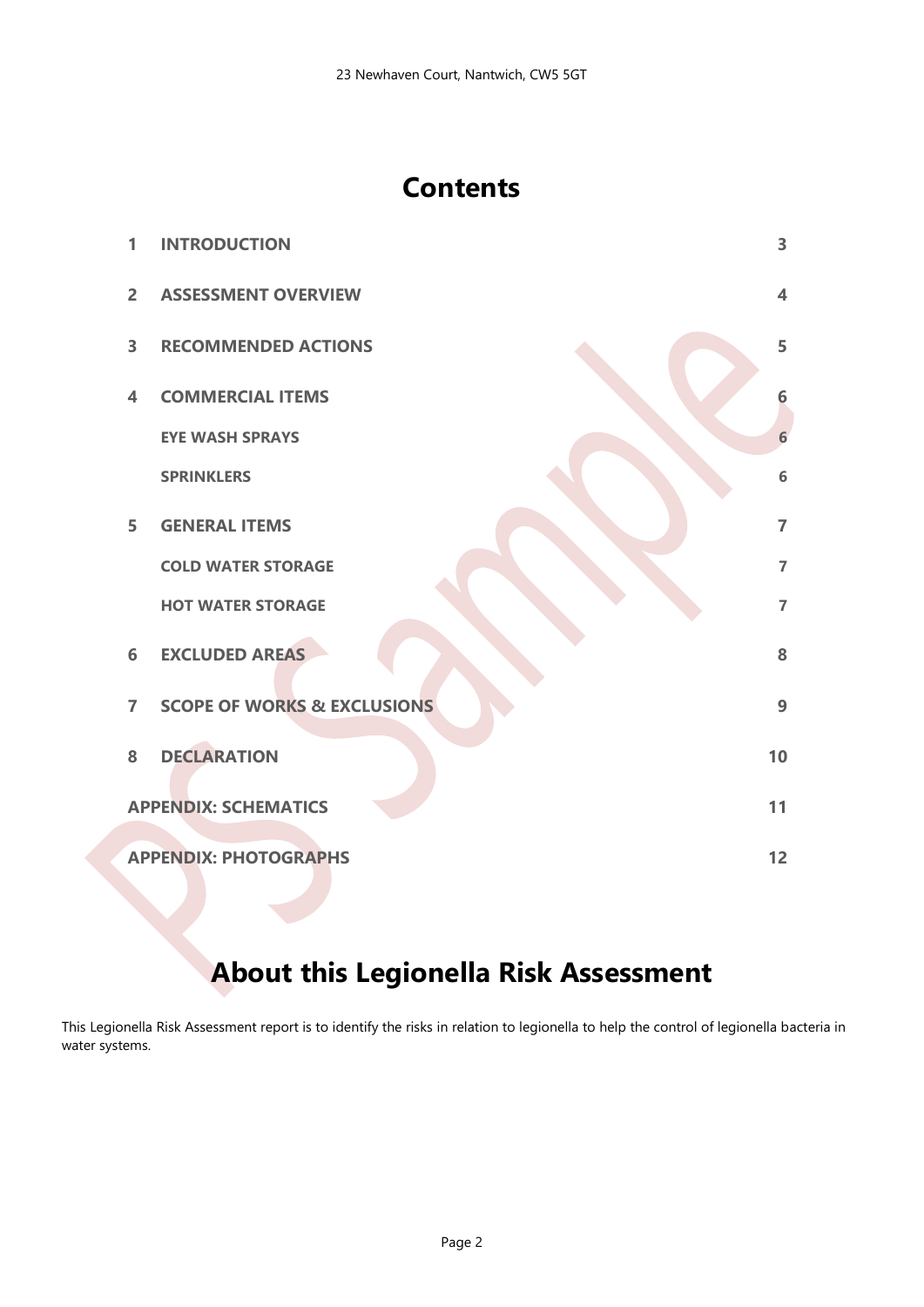#### <span id="page-2-0"></span>**1 INTRODUCTION**

This report provides a record of the Legionella Risk Assessment at: **23 Newhaven Court, Nantwich, CW5 5GT** for **Client 1**. It was surveyed by **Surveyor 1** of **Your Company Name** on the **24th November 2017**.

| <b>The Client</b>                                          | Client 1                                                                                                                                                                                                                                                                                                                                                                                                                                                                                                      |  |  |
|------------------------------------------------------------|---------------------------------------------------------------------------------------------------------------------------------------------------------------------------------------------------------------------------------------------------------------------------------------------------------------------------------------------------------------------------------------------------------------------------------------------------------------------------------------------------------------|--|--|
| Instruction                                                | This Legionella Risk Assessment was undertaken in accordance with an instruction received from<br>Client 1, Client Company 1.                                                                                                                                                                                                                                                                                                                                                                                 |  |  |
| <b>Responsible Person</b>                                  | Landlord                                                                                                                                                                                                                                                                                                                                                                                                                                                                                                      |  |  |
| <b>Building Address</b>                                    | 23 Newhaven Court, Nantwich, CW5 5GT                                                                                                                                                                                                                                                                                                                                                                                                                                                                          |  |  |
| Inspector                                                  | Surveyor 1 of Your Company Name                                                                                                                                                                                                                                                                                                                                                                                                                                                                               |  |  |
| <b>Survey Date</b>                                         | 24th November 2017                                                                                                                                                                                                                                                                                                                                                                                                                                                                                            |  |  |
| <b>Purpose of the Legionella</b><br><b>Risk Assessment</b> | The purpose of the inspection is aimed at dutyholders, including employers, those in control of<br>premises and those with health and safety responsibilities for others, to help them comply with<br>their legal duties in relation to legionella. These include identifying and assessing sources of risk,<br>preparing a scheme to prevent or control risk, implementing, managing and monitoring<br>precautions, keeping records of precautions and appointing a manager to be responsible for<br>others. |  |  |
|                                                            | Specifically to assist the client in:                                                                                                                                                                                                                                                                                                                                                                                                                                                                         |  |  |
|                                                            | <b>Ensuring a safer environment for customers and staff.</b>                                                                                                                                                                                                                                                                                                                                                                                                                                                  |  |  |
|                                                            | • Minimising the risk of Legionella Pneumophila in the workplace and thus complying with the<br>Approved Code of Practice & Guidance, L8 and relevant sections of the Health and Safety at<br>Work Act, 1974 and the Control of Substances Hazardous to Health Regulations, 1999                                                                                                                                                                                                                              |  |  |
|                                                            | • Demonstrating due diligence in the event of a legionnaire's disease outbreak.                                                                                                                                                                                                                                                                                                                                                                                                                               |  |  |
| <b>Prioritisation of Actions</b>                           | To assist in the development of a strategy and action plan for addressing recommendations in this<br>risk assessment report, a priority rating is given to each set of actions. The following is an<br>explanation of each rating:                                                                                                                                                                                                                                                                            |  |  |
|                                                            | Immediate action required to prevent risk to the health and safety of relevant persons.<br><b>Urgent:</b>                                                                                                                                                                                                                                                                                                                                                                                                     |  |  |
|                                                            | <b>Essential:</b> Planned action to improve safety within the premises.                                                                                                                                                                                                                                                                                                                                                                                                                                       |  |  |
|                                                            | <b>- Desirable:</b> Features that comply with current regulations but which the responsible person may<br>consider upgrading.                                                                                                                                                                                                                                                                                                                                                                                 |  |  |
|                                                            |                                                                                                                                                                                                                                                                                                                                                                                                                                                                                                               |  |  |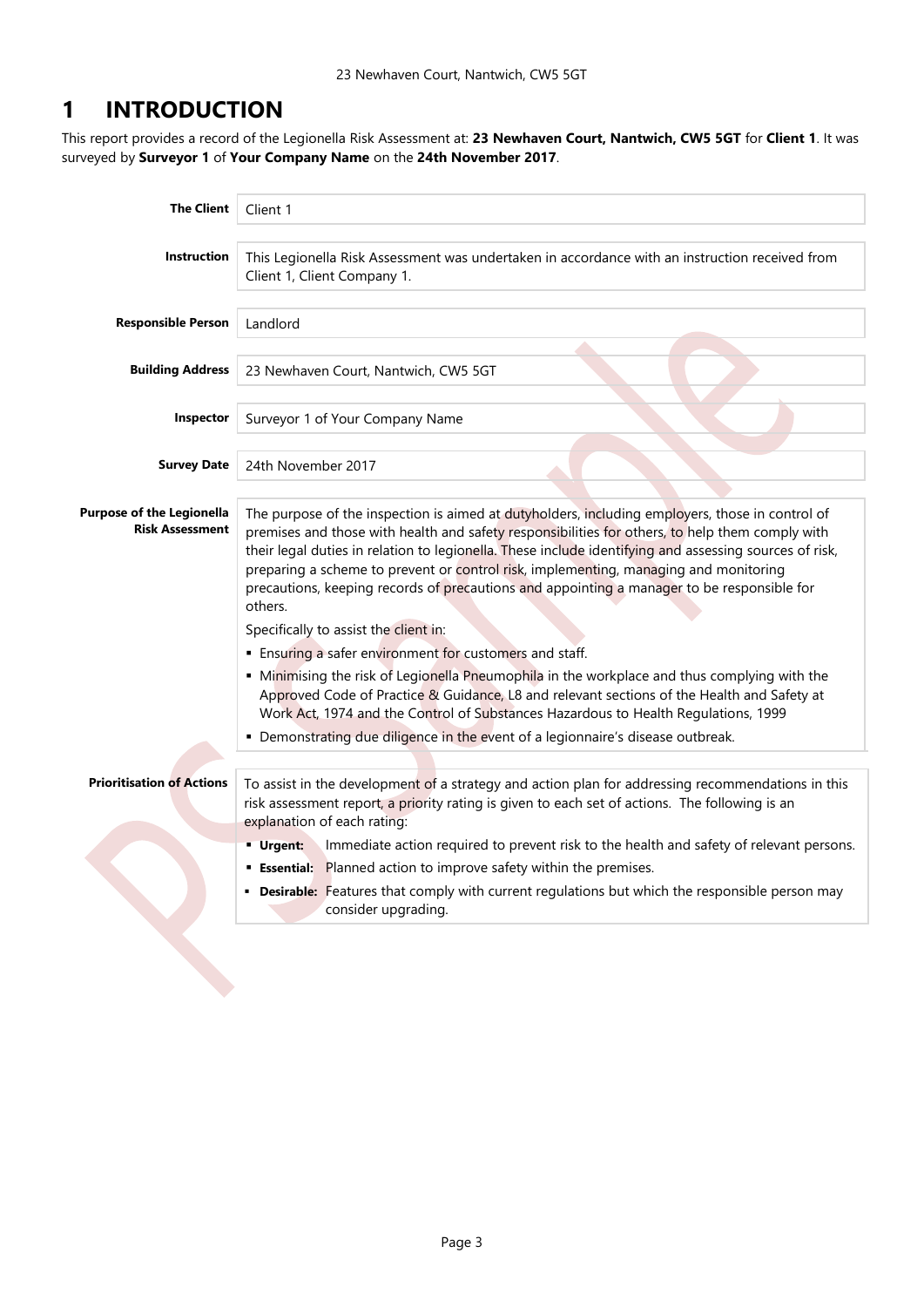#### <span id="page-3-0"></span>**2 ASSESSMENT OVERVIEW**

| <b>SURVEY DETAILS</b>   | <b>Survey Description</b>    | A comprehensive survey of the visible parts of the building.<br>The building is generally in good condition, but there are various<br>aspects that need attending to. |
|-------------------------|------------------------------|-----------------------------------------------------------------------------------------------------------------------------------------------------------------------|
| <b>ASSESSMENT DATES</b> | <b>Current Inspection</b>    | 24th November 2017                                                                                                                                                    |
|                         | <b>Review</b>                | Monthly                                                                                                                                                               |
| <b>BUILDING DETAILS</b> | <b>Building Type</b>         | Commercial Industrial unit                                                                                                                                            |
|                         | <b>Building Construction</b> | Concrete Frame                                                                                                                                                        |
|                         | <b>Building Date</b>         | 2007                                                                                                                                                                  |
|                         | <b>Susceptible Occupants</b> | Yes                                                                                                                                                                   |
|                         |                              |                                                                                                                                                                       |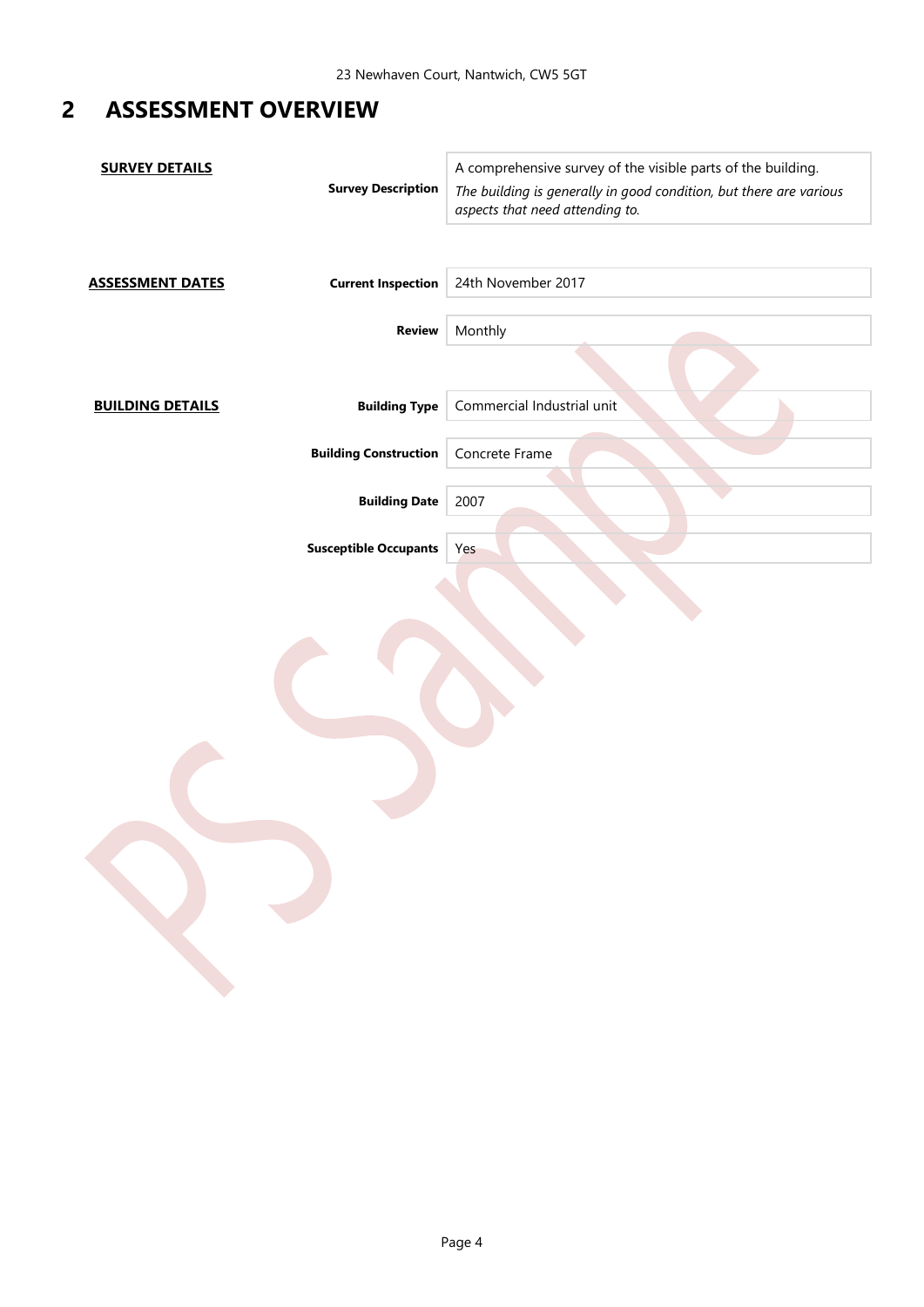#### <span id="page-4-0"></span>**3 RECOMMENDED ACTIONS**

The following is a summary of the recommended actions to rectify the defects noted within the scope of the inspection.

| <b>Risk Category</b>                                             | <b>Actions</b>                                                                                                                                                                                                             | Compliance        | <b>Priority</b>                   |
|------------------------------------------------------------------|----------------------------------------------------------------------------------------------------------------------------------------------------------------------------------------------------------------------------|-------------------|-----------------------------------|
| Sprinklers<br>All Floors<br><b>COMMERCIAL ITEMS</b>              | * All fire sprinkler systems should be maintained on a<br>regular basis to ensure they are working effectively and<br>safely to industry standards                                                                         | Failed            | Urgent<br>$2019 - 03 - 11$        |
| Eye Wash Sprays<br>Whole Building<br><b>COMMERCIAL ITEMS</b>     | * Ensure eyewash spays are flushed through and<br>purged to drain every six months or more frequently if<br>recommended by manufacturers<br>* Place eye wash sprays in areas where there is a risk of<br>eye contamination | Failed            | Essential<br>$2017 - 11 - 19$     |
| Cold Water Storage<br>Basement > Utility<br><b>GENERAL ITEMS</b> | * Ensure the tank lid is present and well fitting<br>* Check the tank water temperature remote from the<br>ball                                                                                                            | Failed            | <b>Urgent</b><br>$2017 - 11 - 24$ |
| Hot Water Storage<br>Basement > Utility<br><b>GENERAL ITEMS</b>  | * Take measures to ensure temperature is above 50<br>degrees Celsius                                                                                                                                                       | <b>Borderline</b> | Urgent<br>$2017 - 11 - 24$        |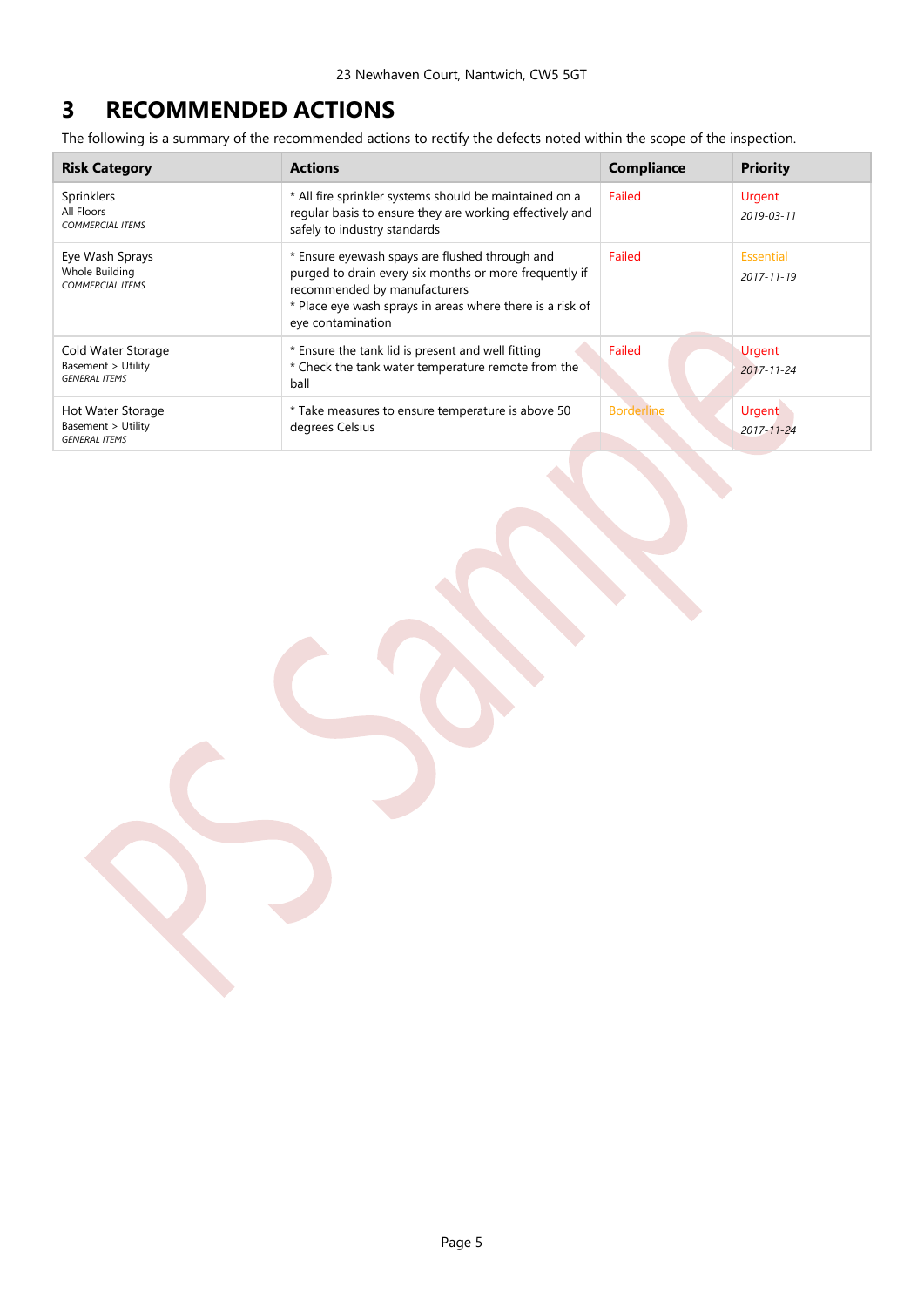#### <span id="page-5-0"></span>**4 COMMERCIAL ITEMS**

<span id="page-5-3"></span><span id="page-5-1"></span>

| <b>Eye Wash Sprays</b>                                                                                                                                                                                                                                                                     | <b>Whole Building</b>                                                                                                                                                                                                                                                                                                                                       | <b>Failed</b>       | 4.1 |
|--------------------------------------------------------------------------------------------------------------------------------------------------------------------------------------------------------------------------------------------------------------------------------------------|-------------------------------------------------------------------------------------------------------------------------------------------------------------------------------------------------------------------------------------------------------------------------------------------------------------------------------------------------------------|---------------------|-----|
| Any type                                                                                                                                                                                                                                                                                   |                                                                                                                                                                                                                                                                                                                                                             |                     |     |
| <b>Actions</b><br>* Ensure eyewash spays are<br>flushed through and purged<br>to drain every six months or<br>more frequently if<br>recommended by<br>manufacturers<br>* Place eye wash sprays in<br>areas where there is a risk of<br>eye contamination<br><b>Essential by 2017-11-19</b> | <b>Compliances</b><br>- None<br><b>Non Compliances</b><br>- Eyewash spays are NOT flushed<br>through and purged to drain every six<br>months or more frequently if<br>recommended by manufacturers<br>- Eye wash are NOT located at a central<br>focal point in areas with high risk of<br>eye injuries<br>- Eye wash sprays are NOT protected<br>from dust | (Fiq <sub>3</sub> ) |     |
| Here are some supplementary comments about the item.                                                                                                                                                                                                                                       |                                                                                                                                                                                                                                                                                                                                                             |                     |     |
|                                                                                                                                                                                                                                                                                            |                                                                                                                                                                                                                                                                                                                                                             |                     |     |
| <b>Sprinklers</b>                                                                                                                                                                                                                                                                          | <b>All Floors</b>                                                                                                                                                                                                                                                                                                                                           | <b>Failed</b>       | 4.2 |
| Wet Pipe                                                                                                                                                                                                                                                                                   |                                                                                                                                                                                                                                                                                                                                                             |                     |     |

<span id="page-5-4"></span><span id="page-5-2"></span>

| <b>Actions</b><br>* All fire sprinkler systems<br>should be maintained on a<br>regular basis to ensure they | <b>Compliances</b><br>- None                                                                                                                                         | (Fiq 5) |  |
|-------------------------------------------------------------------------------------------------------------|----------------------------------------------------------------------------------------------------------------------------------------------------------------------|---------|--|
| are working effectively and<br>safely to industry standards<br>Urgent by 2019-03-11                         | <b>Non Compliances</b><br>- Sprinkler systems are NOT maintained<br>on a regular basis to ensure they are<br>working effectively and safely to<br>industry standards |         |  |
| Here are some supplementary comments about the item.                                                        |                                                                                                                                                                      |         |  |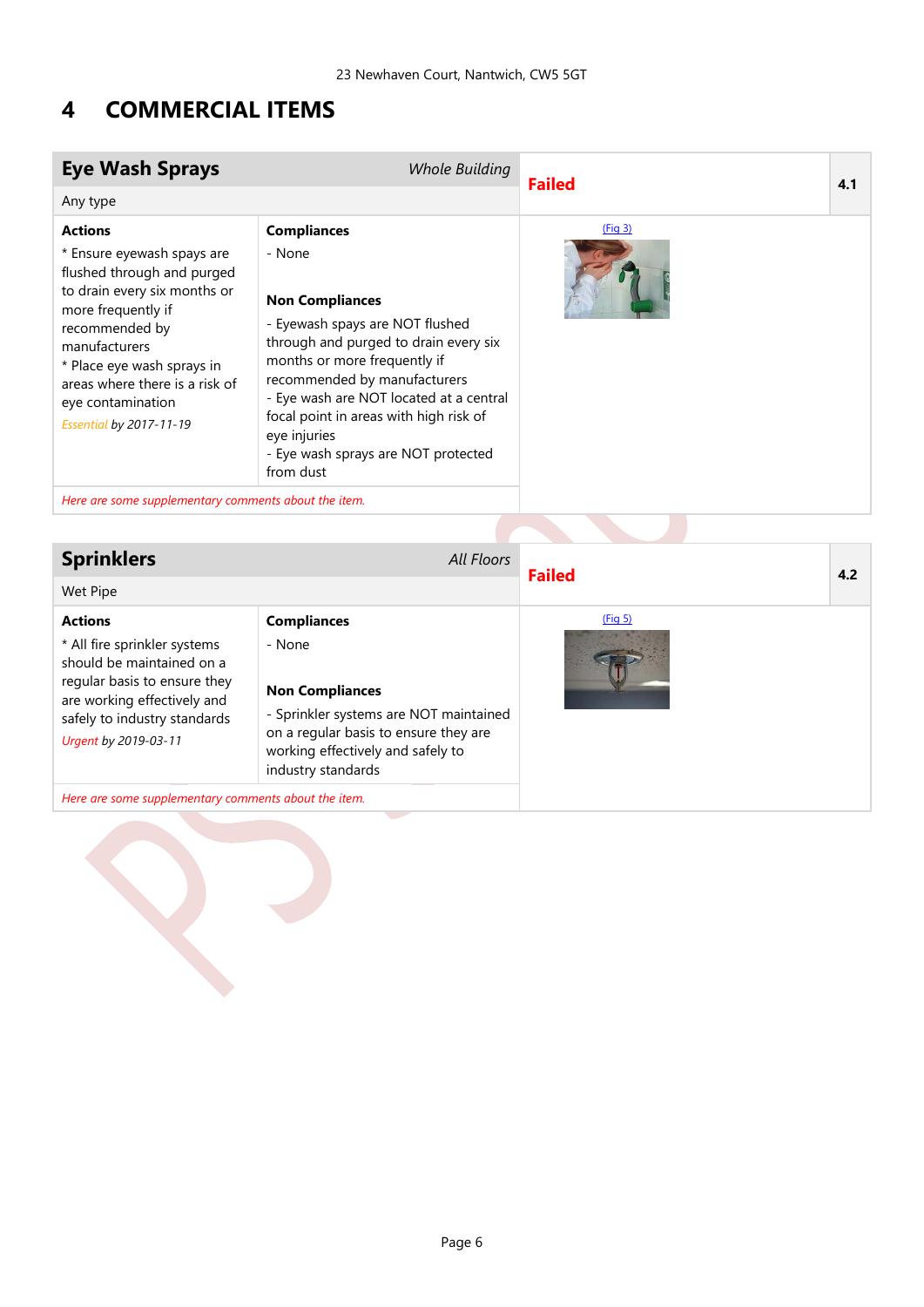#### <span id="page-6-0"></span>**5 GENERAL ITEMS**

<span id="page-6-3"></span><span id="page-6-1"></span>

| <b>Cold Water Storage</b>                                                                                                                                                                                               | <b>Basement &gt; Utility</b>                                                                     | <b>Failed</b> | 5.1 |
|-------------------------------------------------------------------------------------------------------------------------------------------------------------------------------------------------------------------------|--------------------------------------------------------------------------------------------------|---------------|-----|
| Non-insulated plastic tank                                                                                                                                                                                              |                                                                                                  |               |     |
| <b>Actions</b><br>* Ensure the tank lid is present<br>and well fitting<br>* Check the tank water<br>temperature remote from the<br>ball<br>Urgent by 2017-11-24<br>Here are some supplementary comments about the item. | <b>Compliances</b><br>- None<br><b>Non Compliances</b><br>- Visible debris<br>- Tank uninsulated | (Fiq 1)       |     |

<span id="page-6-4"></span><span id="page-6-2"></span>

| <b>Hot Water Storage</b>                                                                                          | <b>Basement &gt; Utility</b>                                                                    | <b>Borderline</b> | 5.2 |
|-------------------------------------------------------------------------------------------------------------------|-------------------------------------------------------------------------------------------------|-------------------|-----|
| Elson tank 110 litres                                                                                             |                                                                                                 |                   |     |
| <b>Actions</b><br>* Take measures to ensure<br>temperature is above 50<br>degrees Celsius<br>Urgent by 2017-11-24 | <b>Compliances</b><br>- No lime scale deposits<br><b>Non Compliances</b><br>- Visible corrosion | (Fiq 4)           |     |
| Here are some supplementary comments about the item.                                                              |                                                                                                 |                   |     |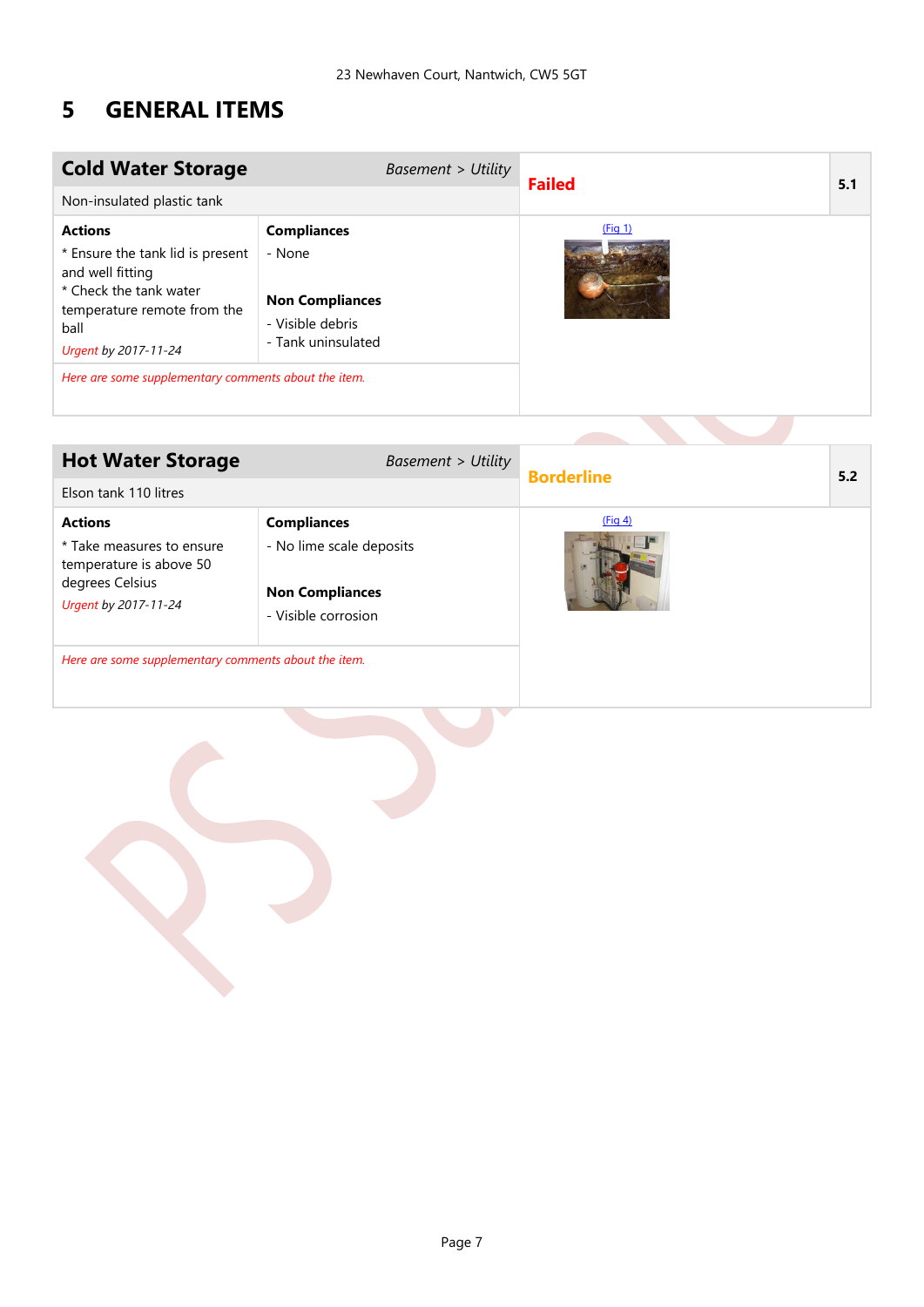## <span id="page-7-1"></span><span id="page-7-0"></span>**6 EXCLUDED AREAS**

| Location             | Reason                                                              | <b>Photo</b> |
|----------------------|---------------------------------------------------------------------|--------------|
| Basement > All Rooms | Locked door<br>Here are some supplementary comments about the item. | (Fig 2)      |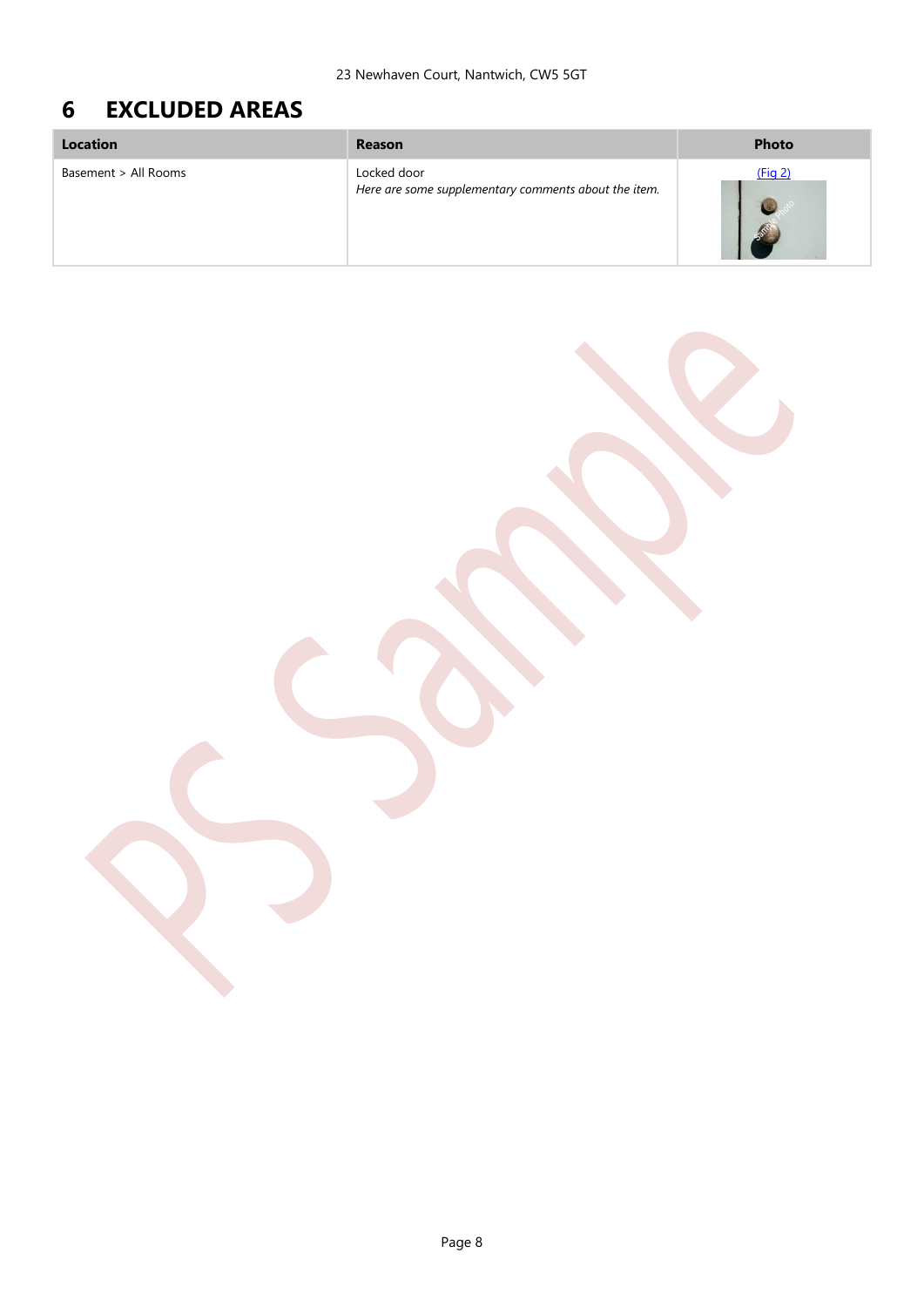#### <span id="page-8-0"></span>**7 SCOPE OF WORKS & EXCLUSIONS**

The following limitations apply to the conduct of the inspection:

- This assessment is only valid for the plant listed. All other plant known or otherwise to Your Company Name has not been assessed.
- It is neither practical nor possible to assess all materials used in construction of complex multi-component systems such as those covered by this document. Therefore it should be noted that not all materials can or have been assessed for their suitability of use.
- Whilst all efforts have been made to identify any potential dead legs associated with the systems assessed the complex nature of pipework installations within buildings prevents this from being a fully complete and accurate list.
- Your Company Name cannot be accountable for any information or data not reasonably accessible and made so by the client.
- The scope of works dose not comprise any of the following unless specifically requested schematics, asset register, plant lists, written schemes for preventing risk.
	- Vending machines (unless disused and creating dead legs).
	- **Steam humidifiers/boilers.**
	- Fire hose or sprinkler systems.
	- Closed water circuits heating and chilled water system/s.
	- **Cooling towers/Condenser water pipework.**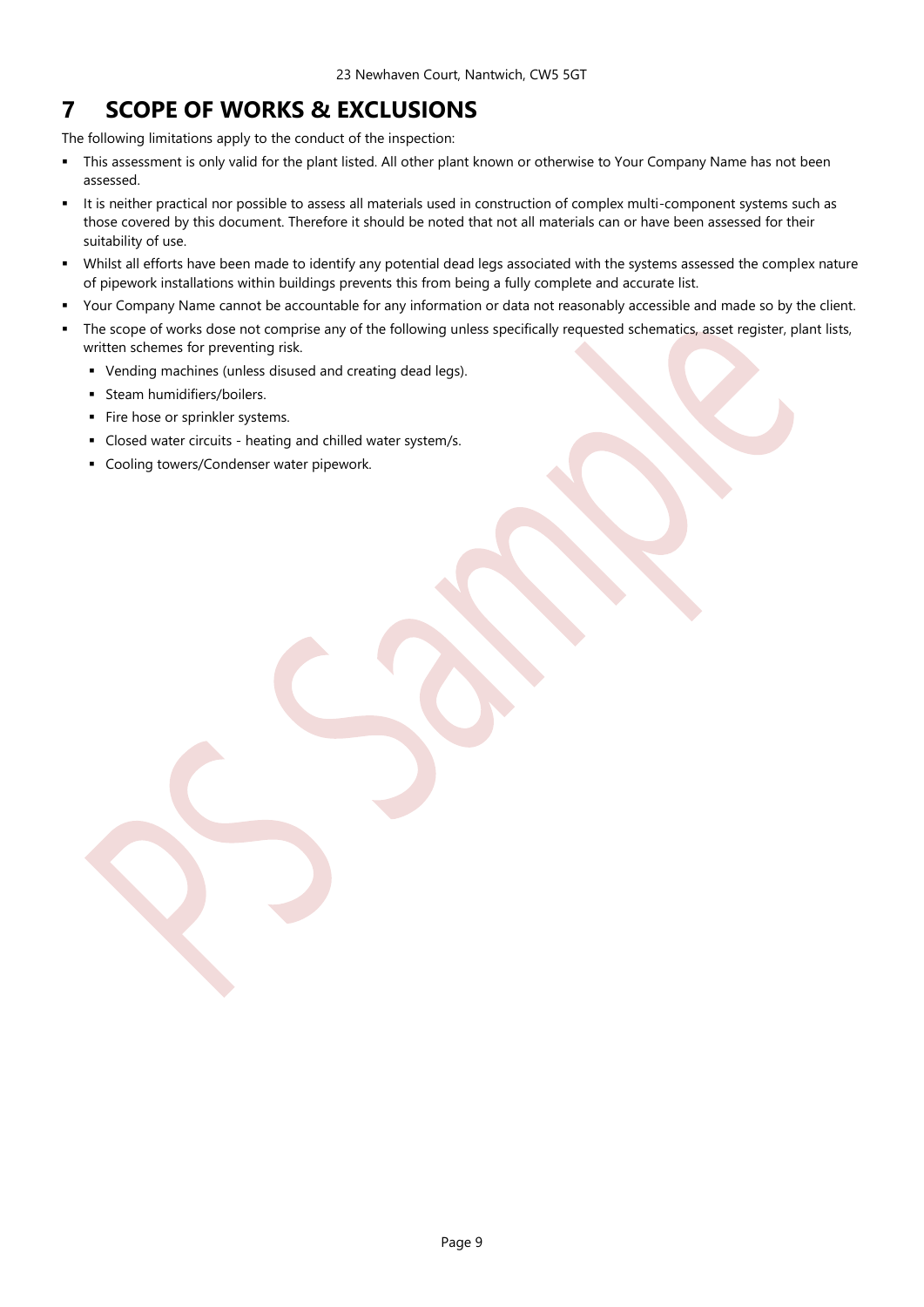#### <span id="page-9-0"></span>**8 DECLARATION**

This report is for the use of the party to whom it is addressed and should be used within the context of instruction under which it has been prepared.

| <b>Surveyed By</b> | Surveyor 1                                      |
|--------------------|-------------------------------------------------|
| Signature          | This is a<br>Signature<br>For Your Company Name |
| Date               | 24th November 2017                              |
| <b>Checked By</b>  | Surveyor 2                                      |
| Signature          | Surveyor 2<br>For Your Company Name             |
| Date               | 26th November 2017                              |
|                    |                                                 |
|                    |                                                 |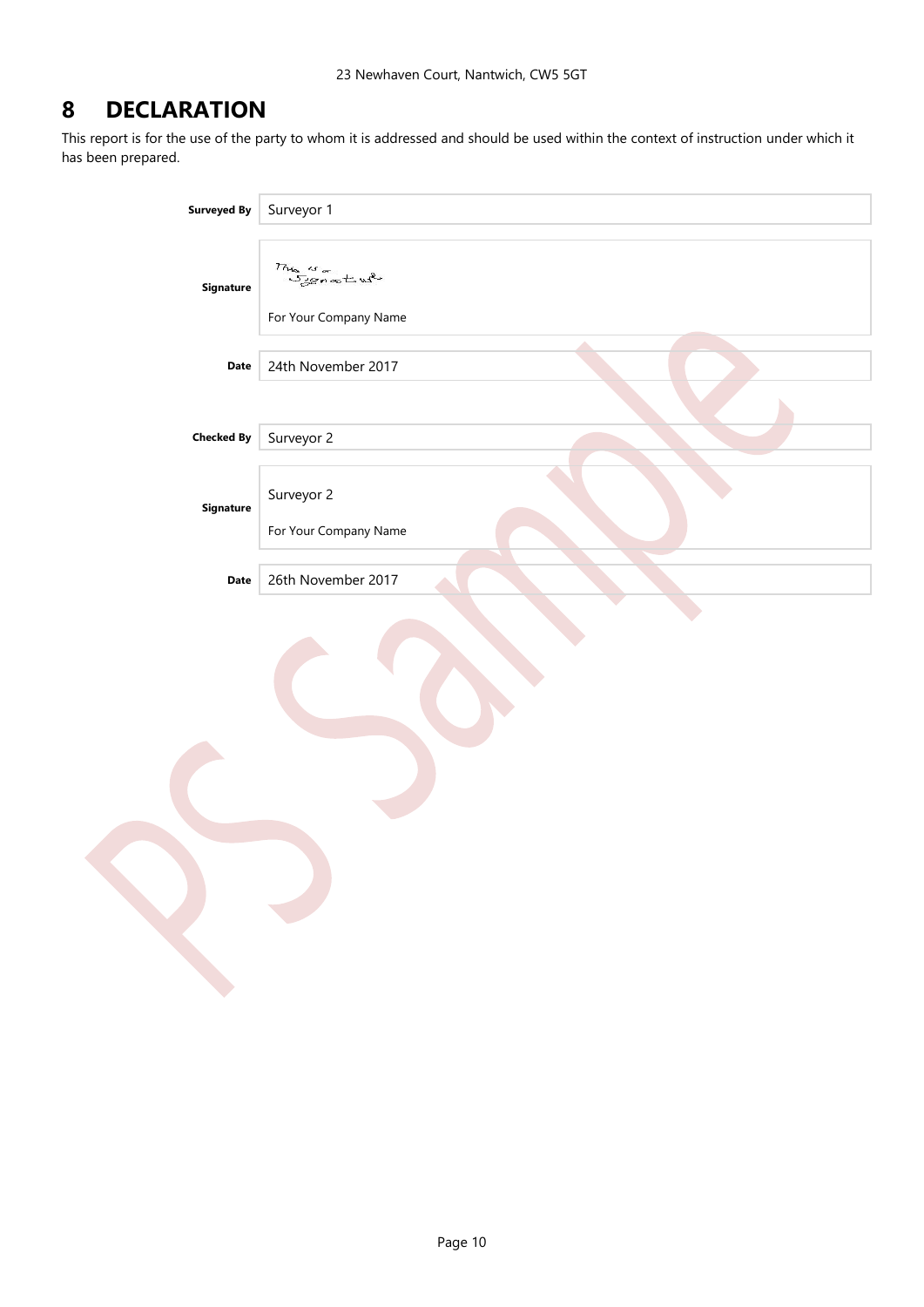## <span id="page-10-0"></span>**APPENDIX: SCHEMATICS**